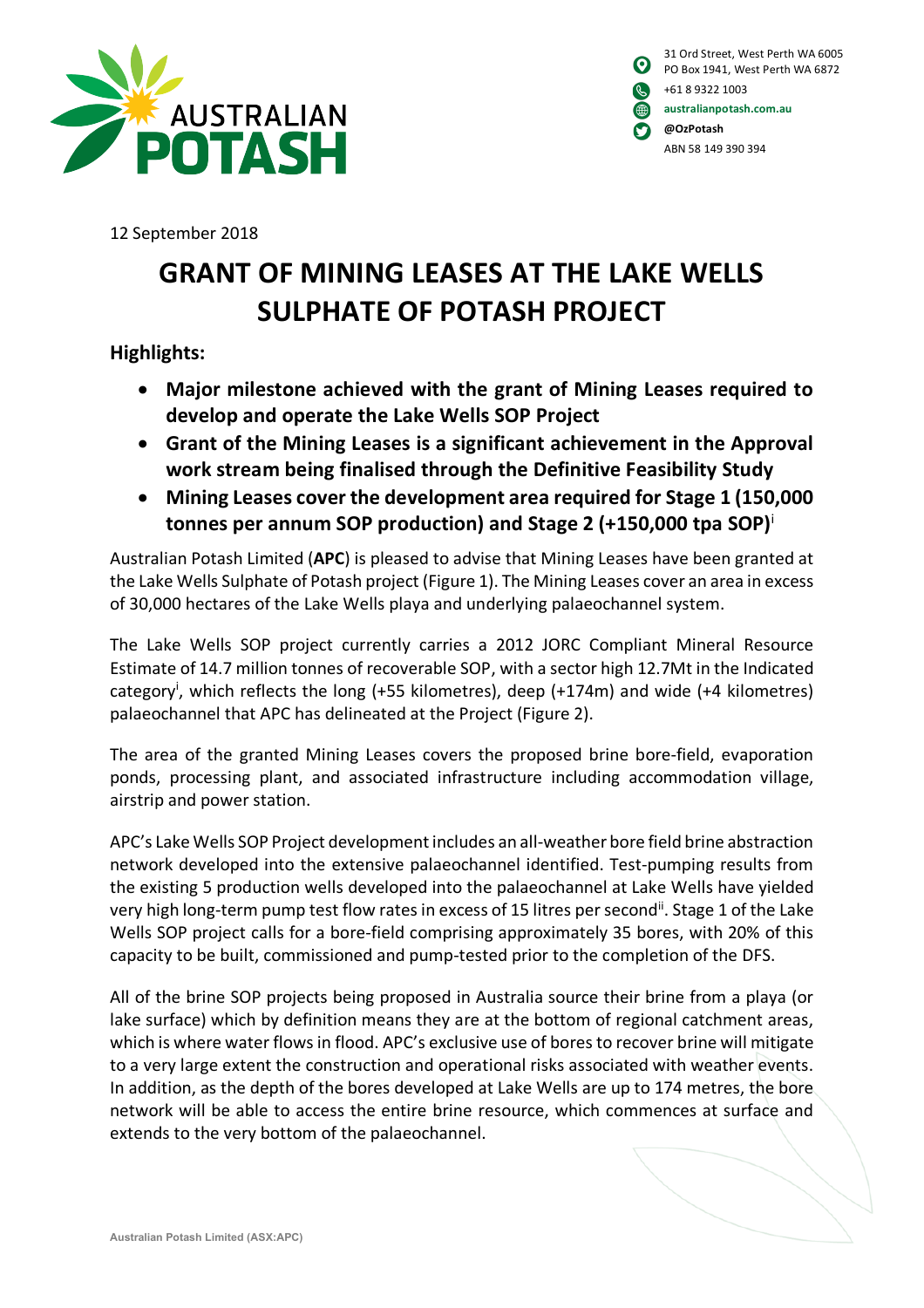

*Figure 1: Mining Leases have been granted at Australian Potash's Lake Wells Sulphate of Potash project*

Managing Director Matt Shackleton commented: "This is a major milestone on the approvals pathway and a significant step towards completion of the Definitive Feasibility Study.

"We've always been very confident in our resource, with our palaeochannel modelling being based on nearly thirteen hundred drill holes, over fifty two thousand metres of drilling and in excess of 300 kilometres of ground based seismic lines. Having access to this massive palaeochannel mitigates several areas of risk around brine abstraction.

"We have some additional work to do around a reserve estimate, which combined with our geotechnical program will form the basis of the field work over the next quarter.